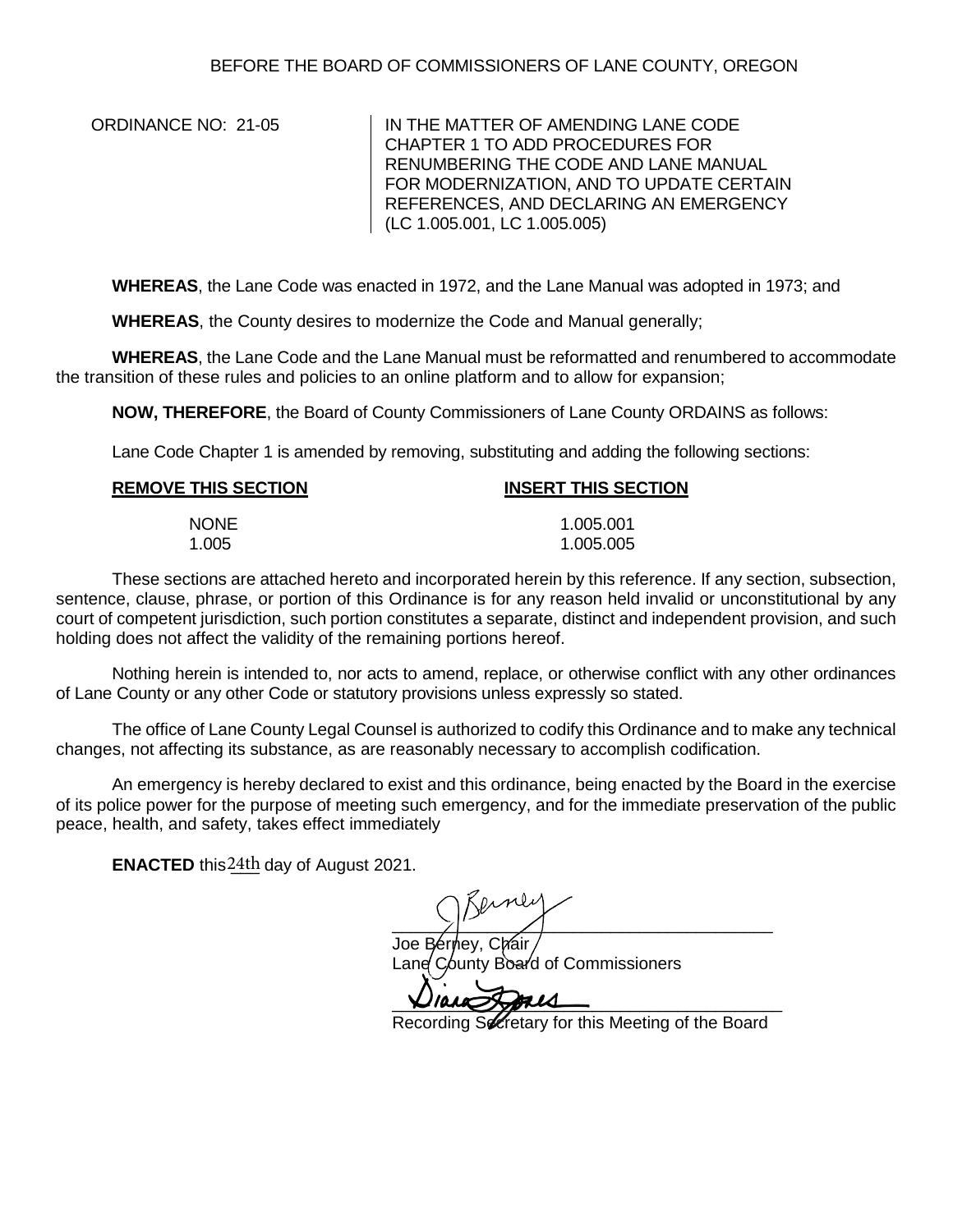# **Chapter 1 – GENERAL**

## **Chapter 1.005 – LANE CODE GENERAL**

### **1.005.001 Renumbering of Lane Code and Lane Manual.**

The Board has determined that the Lane County Office of Legal Counsel shall renumber the sections of the Lane Code and the Lane Manual to accommodate the transition of these rules and policies to an online platform not later than June 30, 2022. Following the renumbering of each chapter, that Office shall post a marked-up version of that chapter showing both the old and new numbering of the chapter's sections on the County's public internet site. Until all sections and subsections of the Code and the Lane Manual have been renumbered and posted, references to a section or subsection in the Code or Lane Manual may use either numbering format and the requirements of the referenced section or subsection shall be equally binding under the Code or Manual.

## **1.005.005 Code Designated.**

All ordinances included in this and the following Chapters shall constitute and be designated "The Lane Code" and is hereafter referred to as the "Code." When referring to specific sections of the Code, the letters "LC" should precede the numerical designation.

(Ordinance 24-72, 2.20.73)